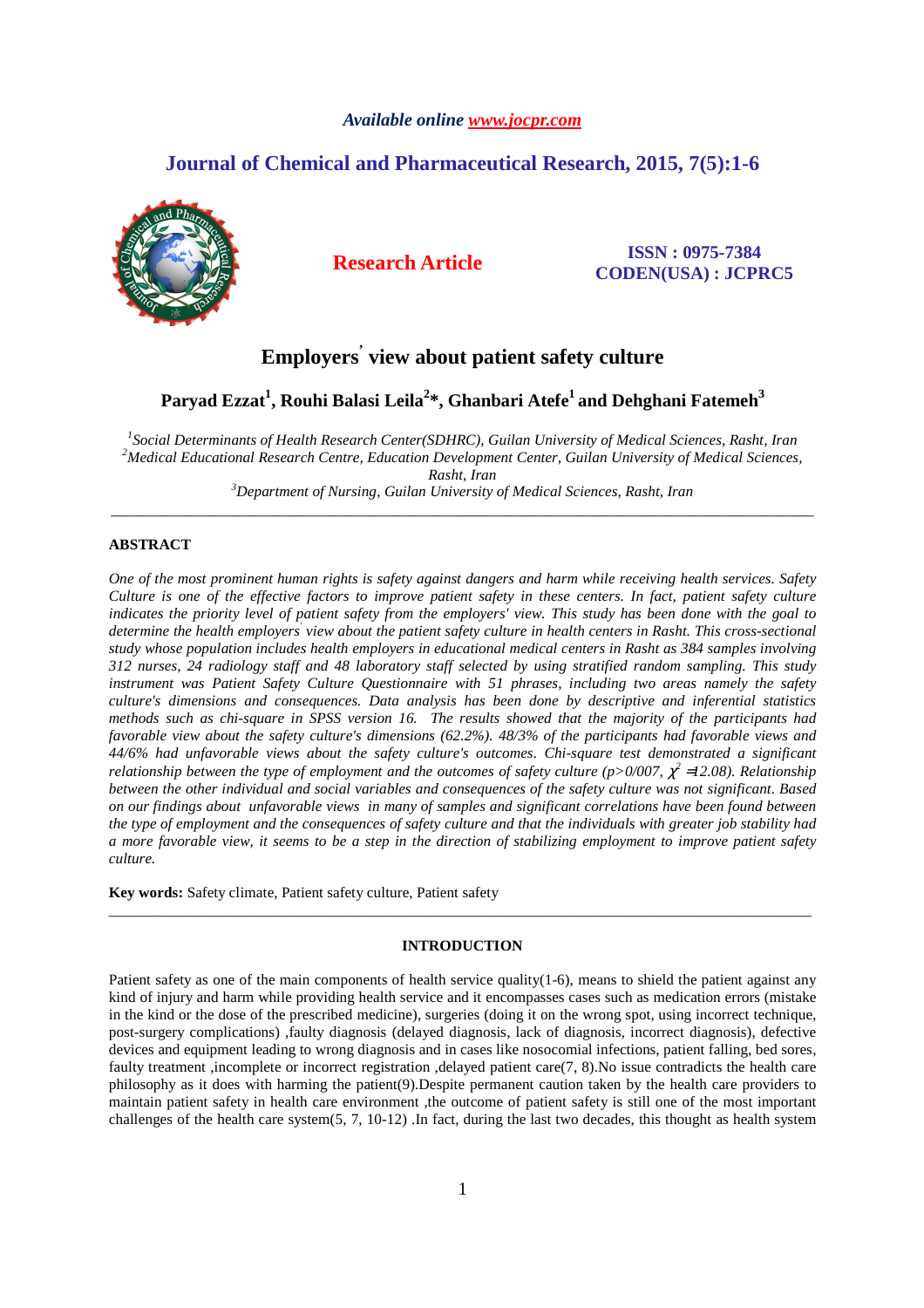not being safe enough and requiring improvement and promotion, it has been globally focused on(13, 14) and about these cases called lack of safety, we can mention medical errors(15). In the U.S, medical errors are the  $8<sup>th</sup>$  cause behind deaths(7, 16) .In Iran also the studies imply the condition of drug prescription as inappropriate and lots of drug interactions in the prescriptions. Besides, in the studies investigating public complaints, it has been revealed that the proved medical personnel negligence includes 42-53% of the complaints; out of these complaints, 22-44% are related to death, 35% side effects and 27% to physical injuries(9).

*\_\_\_\_\_\_\_\_\_\_\_\_\_\_\_\_\_\_\_\_\_\_\_\_\_\_\_\_\_\_\_\_\_\_\_\_\_\_\_\_\_\_\_\_\_\_\_\_\_\_\_\_\_\_\_\_\_\_\_\_\_\_\_\_\_\_\_\_\_\_\_\_\_\_\_\_\_\_*

There are various factors such as human (knowledge and performance), technical, equipment, care providing environmental conditions, the factors related to disease, organizational (like policies and codes) and care team inconsistency are effective in creating error. Though most world communities such as WHO assume that medical errors and the patient safety threatening events mainly occur due to faulty systems and the problems of care provision(7, 9, 17).

One of the influential factors promoting patient safety level in health-treatment centers is patient safety culture in such centers(8, 11, 18-20).The patient safety culture indicates the priority of patients' safety from the personnel's view in their working places and organization(1, 8, 18). And it denotes safety thoughts and performances consensus in clinical activities(18, 21). Promoting patient safety in health care system is associated with patient safety culture and some researchers believe that the key to boost quality may be located in this form of organizational change(3, 21, 22) .The cases like not concealing errors and events and disclosing them ,training employees about patient safety ,various errors reporting system, using reporting systems data to enhance the processes ,decreased blaming of the individuals, team personnel ,clear-cut communications between the units, departments and their cooperation with one another for the patient's interests and the organization leadership paying attention to security and concentrating on the organizational drawbacks are of the vivid characteristics of such a culture(8, 21, 23). In addition, patient safety culture has some dimensions as to the expectations and actions of the manager or the supervisor about safety promotion ,constant improvement ,organizational learning, team work, explicit and implicit communications, alerting the employees about errors emergence and giving feedback in this regard ,non-punitive response to mistakes, medical team and their relevant issues ,hospital management supporting patient safety ,team work between hospital units and shift transfer and replacement in the hospital and also 4 outcomes of patient safety culture are errors reporting frequency, general perception of safety, hospital score in patient safety and the reported errors number(8).Obviously ,analyzing each of these dimensions and outcomes can help to explain the views of the employees working in educational and treatment centers.

 It seems that in the units where patient safety has lower standard level, more mistakes are also made(13). Besides creating injury and harm, medical errors can cause increased hospitalization duration, additional measures, additional receptions and increased treatment costs(9, 24, 25). For this, today removing or decreasing these errors and raising care safety has turned as a global priority(26) .On the one hand, due to the Health Minister's issued instruction (2009), clinical services governing plan has been considered as the health ministry priority to boost treatment services quality .One of the most important and emphasized cases in the clinical services governing plan is paying attention to patient safety(9).

Various factors such as society, patients, nurses, nursing instructors, managers and researchers, doctors, governments and legislators and professional institutions are in charge of guaranteeing the provision of safe care and harm outbreak prevention(7). The employees themselves usually, more than the errors causes 'analysis, play roles in promoting patient safety culture and are taken as the master key in this respect(13) . Despite the significance of this issue, no study has been performed about the patient safety culture dimensions in Guilan. It seems that analyzing the employees' perspective about safety culture, its dimensions and outcomes can be viewed as the first steps to identify the status quo, to plan for patients safety promotion and finally, to lower nursing errors occurrence .

#### **EXPERIMENTAL SECTION**

The present research is cross-sectional and its population consists of the employees working in Rasht educational medical centers. The total nursing, lab and radiology employees have been 1531 individuals out of whom1244 have been nurses, 96 radiologists and 191 lab staff. The required sample size to determine confidence interval 95% about safety culture from Rasht based educational medical centers' employees' perspective has been defined based on the study results derived by Baghaie (13) and considering estimate error limit as 0.05% and P=0.8 for 384 ones. Regarding that the total nursing, radiology and lab personnel in Rasht based educational medical centers are 1531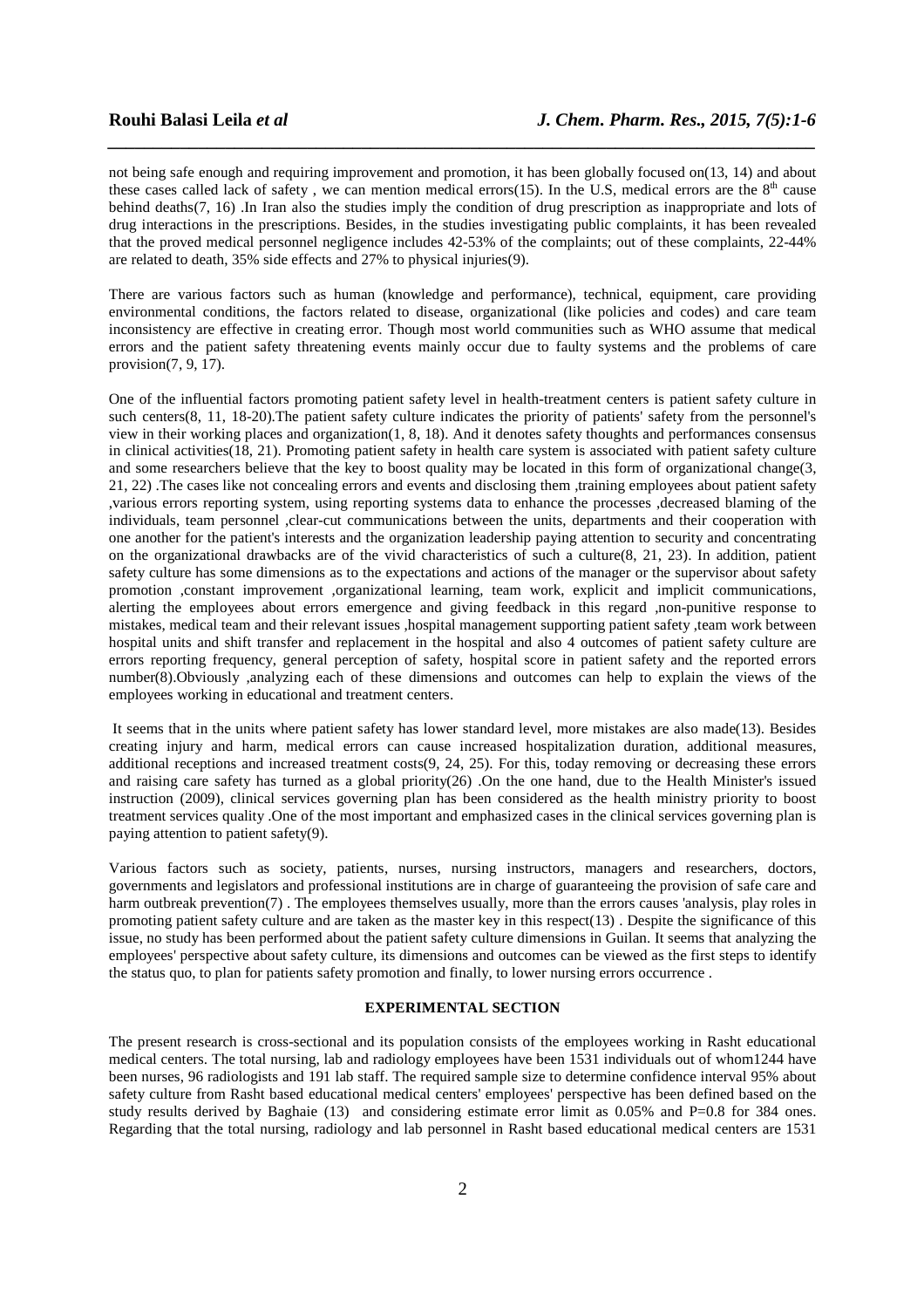individuals and considering the ratio of each staff category totally 312 nurses, 24 radiology personnel and 48 labratoary personnel have entered the study after filling in the written consent.

*\_\_\_\_\_\_\_\_\_\_\_\_\_\_\_\_\_\_\_\_\_\_\_\_\_\_\_\_\_\_\_\_\_\_\_\_\_\_\_\_\_\_\_\_\_\_\_\_\_\_\_\_\_\_\_\_\_\_\_\_\_\_\_\_\_\_\_\_\_\_\_\_\_\_\_\_\_\_*

In this research, the patient safety culture evaluation questionnaire designed by US health quality and research agency in 2004 has been used, it has been revised every year and applied over and over in order to evaluate the hospital personnel's comments about patient safety culture in various parts of the world(13, 24) .The mentioned tool has been psychometrically evaluated in Iran by Mogheri through confirmatory factor and its Persian version has been provided(27). This tool includes 51 questions dealing with 4 dimensions of patient safety culture such as general perception of safety ,errors and mistakes reporting frequency ,the reported errors number ,hospital score in safety and also 10 dimensions of patient safety culture covering the manager's expectations and actions regarding safety promotion ,constant promotion ,organizational learning ,intradepartmental team work ,implicit and explicit communications ,making the employees aware of the emerging errors and giving feedback in this regard , nonpunitive response to the errors , medical team and their related issues , the hospital management supporting patient safety ,team work between hospital units and shift transfer and substitution in the hospital are evaluated .The questions based on 5-option Likert spectrum including" absolutely disagree" to "absolutely agree " evaluate diverse patient culture dimensions. Scoring has also been according to the questionnaire' scoring instruction, the agreed or absolutely agreed options have been categorized in the positive answers, no-comment based options in neutral answers and disagree or absolutely disagree options in negative answers .The dimensions whose positive score is at least 50% are acceptable and the dimensions that those score is less than this level probably aren't optimal(8).

In the present research, samples have been selected by stratified random sampling among the employees working in Rasht educational medical centers. The data have been analyzed by descriptive statistics (frequency distribution, mean and standard deviation) and inferential statistics (Chi-square test and independent t-test and Pearson) in SPSS16.

#### **RESULTS**

The study units in this survey had mean age as 32.46±6.9 (ranging 22-54) .The study personality traits and social features representing the majority of them as nurses have been given in table 1.

| Distribution                      | variable             | percent |
|-----------------------------------|----------------------|---------|
| <b>Education</b> level            | associate            | 4.2     |
|                                   | baccalaureate        | 94.3    |
|                                   | Master degree        | 1.3     |
|                                   | PhD                  | 0.2     |
|                                   | sum                  | 100     |
| Working field                     | Radiology field      | 5.2     |
|                                   | Laboratory field     | 10.4    |
|                                   | nursing              | 84.6    |
|                                   | sum                  | 100     |
| employment type                   | Official             | 14.1    |
|                                   | contract             | 62.8    |
|                                   | Committed to service | 11.7    |
|                                   | miss                 | 11.3    |
|                                   | sum                  | 100     |
| Job history(yaer)                 | 2>                   | 30.9    |
|                                   | $3-10$               | 52.8    |
|                                   | 11-30                | 16.3    |
|                                   | sum                  | 100     |
| Working hours (week)              | 40≥                  | 53.6    |
|                                   | 40<                  | 46.4    |
|                                   | sum                  | 100     |
| Direct relationship with patients | yes                  | 92.2    |
|                                   | no                   | 7.8     |
|                                   | sum                  | 100     |

#### **Table 1: Social-demographic variables of samples**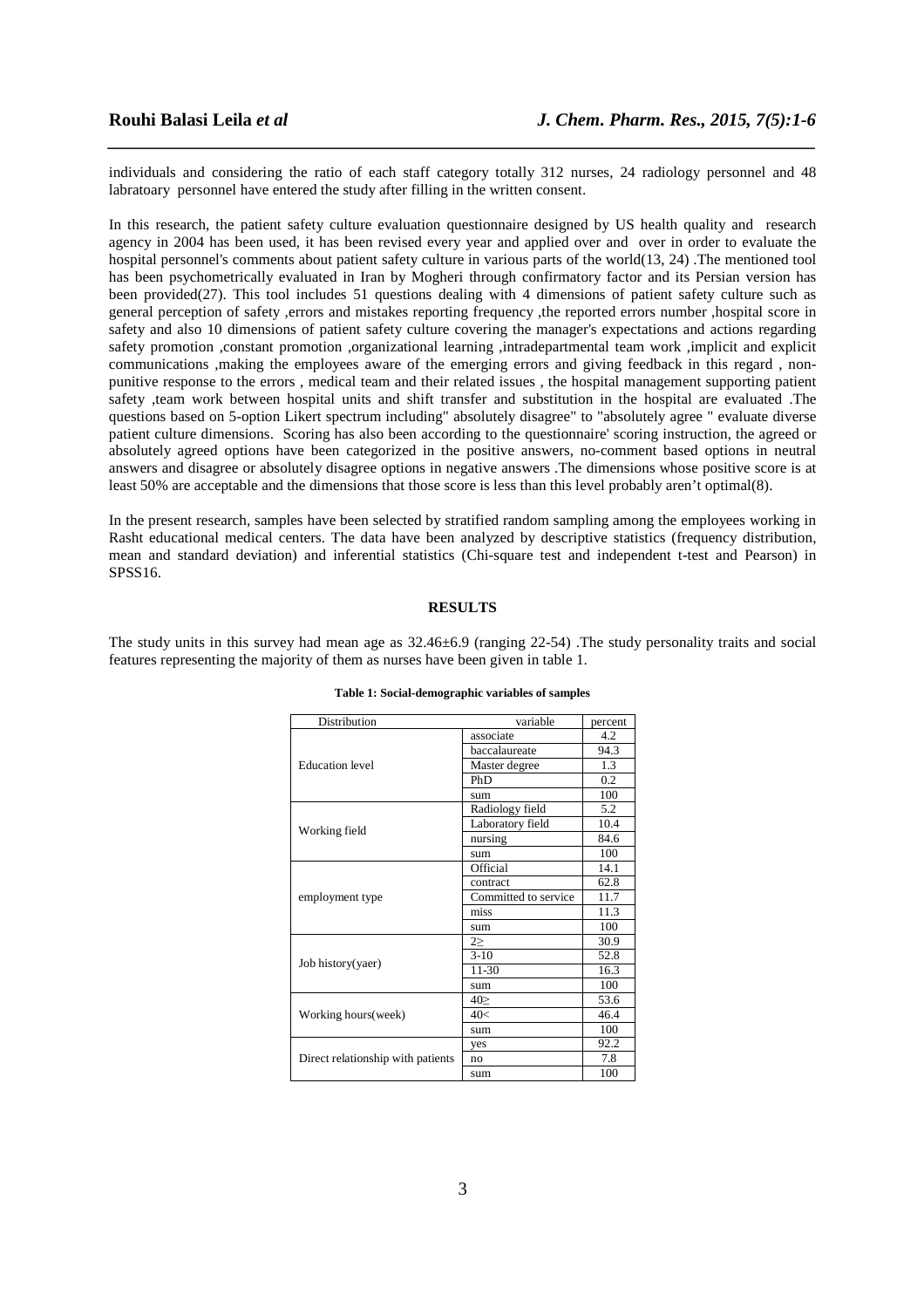|                  | <b>Distribution</b> | percent |
|------------------|---------------------|---------|
| variable         |                     |         |
| favorable view   |                     | 62.2    |
| unfavorable view |                     | 37.8    |
| sum              |                     | 100     |

*\_\_\_\_\_\_\_\_\_\_\_\_\_\_\_\_\_\_\_\_\_\_\_\_\_\_\_\_\_\_\_\_\_\_\_\_\_\_\_\_\_\_\_\_\_\_\_\_\_\_\_\_\_\_\_\_\_\_\_\_\_\_\_\_\_\_\_\_\_\_\_\_\_\_\_\_\_\_* **Table 2: The employees' perspective about the sum of patient safety culture dimensions totally** 

The results about the personnel's perspective on safety culture's dimensions indicate that the majority of the study units gave positive answer above 50% to the sum of the safety culture's dimensions (62.2%).This answer was favorable about the patient safety culture outcomes showed that 48.3% of the units had favorable perspective about safety culture outcomes while 44.6% of the units had unfavorable perspective and 7.2% didn't answer this part.

The results gained about employees' perspective on safety culture dimensions have been presented in table 2.About the reported errors number within 12 months, also the results showed that 30.7% of the units have had one or two reported errors within 12 months.

Regarding the questions of safety culture dimensions, the answers were as the following: Continuous Improvement and organizational learning (7.55±2.04), intradepartmental team work (11.04±2.69), making the employees aware of the emerging errors and giving feedback (7.25±2.39), non-punitive response to the faults (6.57±2.23), hospital support and management  $(6.08\pm1.59)$  and team work between the hospital units  $(8.14\pm1.95)$  were more than the mean tool. On safety culture outcomes, the mean responses about two safety general perception outcomes(8.46  $\pm$ 2.09)and errors and faults reports frequency (6.24 $\pm$  5.06) were also more than mean tool.

Performing chi-square test implied that there had been no significant relationship between employment type and safety culture dimensions while doing chi-square test confirms the significant statistical relationship between employment type and safety culture outcomes  $(P>0.007, X^2=12.08)$ . Though, the results denoted that there is no significant statistical relationship between safety culture dimensions and outcomes and the other demographic features including age, education level and work background.

# **DISCUSSION**

The current study results suggested that about the sum of safety culture dimensions, though the majority had favorable perspective, a high percentage of the units had unfavorable perspective about safety culture .Considering that this number included one third of the study units and given the importance of robust safety culture in the treatment and care service centers, it seems that a special planning has to be developed in order to provide the appropriate training to promote the employees' perspective about the significance and necessity of safety culture in the centers .The existence of such a culture can enhance commitment to learning from faults , decrease damage due to nursing cares provision and increase the patients getting satisfaction and the employees responsibility. This point has been emphasized in the study by Baghaie and Haffman(13, 28, 29). In this respect, in the research by Abdi et al. titled the employees' perception of patient safety culture in Tehran, it has been demonstrated that the study hospitals positive scores in 10 dimensions of culture and 2 dimensions of the outcomes of the existing safety culture ranged low to average(8).

In this survey, the majority of the study units have reported one or two errors during the recent 12 months. Baghaie 's study has analyzed patient safety culture in Orumiyeh. Also the majority of the units stated that within the past 12 months, they reported 1 or 2 errors in their working site(13). In the study by Abdi, it has been suggested that in the last 12 months, on average 1-2 errors have been reported in hospital A but in hospitals B and C, no error has been reported(8). However, in the study by EL-Jardali and Fard-azar, the majority of the staff had no error reported in their background(1, 30).

About constant promotion and organizational learning, the results support available acceptable condition. And these findings are compatible with those of Mahfozpour(31). It seems that holding educational workshops, retraining sessions, regular seminars and conferences in the treatment centers is essential in order to promote the personnel. It has been observed in the current research that intradepartmental team work has been optimal. In the study by Izadi and Van Noord, this dimension has been optimal(32, 33). Though, in Abdi's research, the positive answers % to this dimension has been less than 50% of the cases in two hospitals but above 50% and optimal in one hospital(8). About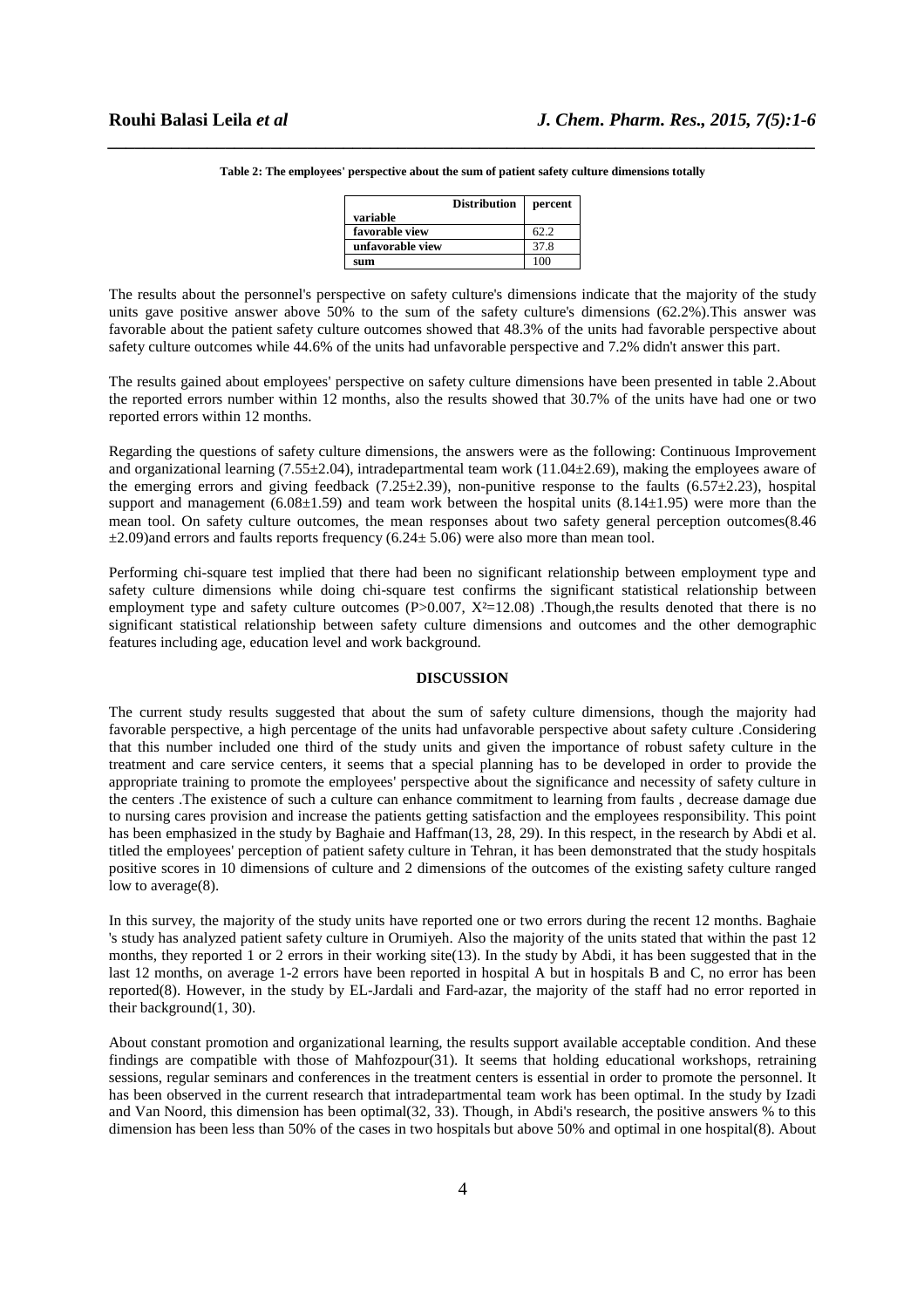this finding, it has to be claimed that care and treatment tasks in any field will be done successfully and easily through the coworkers' cooperation .Besides exerting positive influence on the patients' outcomes, team collaboration in these cases will lead to boosted empathy among the care and service providers. Advancing safety culture, take part in quality management and are at least in part reflected in the certification of healthcare quality(34).

*\_\_\_\_\_\_\_\_\_\_\_\_\_\_\_\_\_\_\_\_\_\_\_\_\_\_\_\_\_\_\_\_\_\_\_\_\_\_\_\_\_\_\_\_\_\_\_\_\_\_\_\_\_\_\_\_\_\_\_\_\_\_\_\_\_\_\_\_\_\_\_\_\_\_\_\_\_\_*

In the present study, it has been found out that the mean answers to making the employees aware of the emerging errors and giving feedback has been optimal. In the survey by Chen and Izadi, this dimension has been optimal(32, 35) but this finding isn't consistent with Bodur's results titled analyzing safety culture in Turkey(36) . Regarding this finding, it may be judged by starting programs like clinical governing program deployment. Considering this program deployment and the errors registration resulting in presenting feedback, it has probably influenced this finding.

In this study, the mean answers to the faults non-punitive aspect was more than the mean tool. In the research by Izadi, this dimension has been relatively good(32). In the survey by Baghaie, Hellings and Abdi, the mean positive answers to this aspect has been less than 50% (8, 13, 37). In this research, the mean answers to hospital support and management dimension has been more than the mean tool. In the study by Mahfozpour and Chen and Izadi ,this dimension's score has been above mean(31, 32, 35).While in the survey by Bodur , Baghaie, and Van Noord ,this aspect hasn't been favorable(13, 33, 36). Of course ,it's worth mentioning that the tool kind namely questionnaire may have influenced the findings and yet ,observing condition may have accompanied some other findings .In the hospital inter-units team work ,the results have implied optimal condition. In the research by Hellings, Izadi, EL-Jardali, the mean answers to this aspect has been more than 50%(30, 32, 37). However, in Abdi's study, this aspect has been less than the mean(8). Besides, in this study, about the existing safety culture outcomes, the perspective of around half of the employees has been negative answer in line with the study results of Izadi(32).Though, the outcomes out of safety culture lead to promoting care and service for the patients and help the health economic condition and thus lower the costs due to lack of safety culture. Of course, the statistical test verifies the meaningful relationship between employment type and safety culture outcomes .It seems those who are confident about their employment in the educational medical centers pay more attention to safety condition of their occupational process. It seems that creating job stability is a step towards enhancing patient safety culture.

Of the executive limitations of this plan, we can point out that the study units' psychological status during interview may have influenced the units' answers.

Concerning the favorable perspective of only half of the units about the existing safety culture in the medical centers, it seems that promoting the employees' perspective about the safety culture dimensions and outcomes and holding training workshops are deemed necessary.

#### **Acknowledgement**

The current study has been derived from the approved plan in the Social determinants of health research center (SDHRC) Guilan University of Medical Sciences, Rasht, Iran. The researchers feel obliged to appreciate this center and the university research department to assume part of the plan executive costs. In addition, we are grateful to all units cooperating sincerely in this study.

#### **REFERENCES**

[1] Ebadifardazar F, Rezapoor A, Khoushehmehr AT, Bayat R, Arabloo J, Z ZR. *Hospital* **2012**;11(2):54-64.

[2] Smits M, Christiaans-Dingelhoff I, Wagner C, van der Wal G, Groenewegen PP. *BMC Health Services* Research. **2008**;8(1):230.

[3] Nie Y, Mao X, Cui H, He S, Li J, Zhang M. *BMC health services research.* **2013**;13(1):228.

[4] Sorra J, Khanna K, Dyer N, Mardon R, Famolaro T. *Journal of patient safety.* **2012**;8(3):131-9.

[5] Goldstein DH, Nyce JM, Van Den Kerkhof EG. *Journal of Patient Safety*. **2014**.

[6] Weaver SJ, Lubomksi LH, Wilson RF, Pfoh ER, Martinez KA, Dy SM. *Annals of internal medicine*. **2013**;158(5\_Part\_2):369-74.

[7] Aboshaiqah A. Patients safety culture: A baseline assessment of nurses' perceptions in a Saudi Arabia hospital( Dissertation). Wayne State: Wayne State University; **2010**.